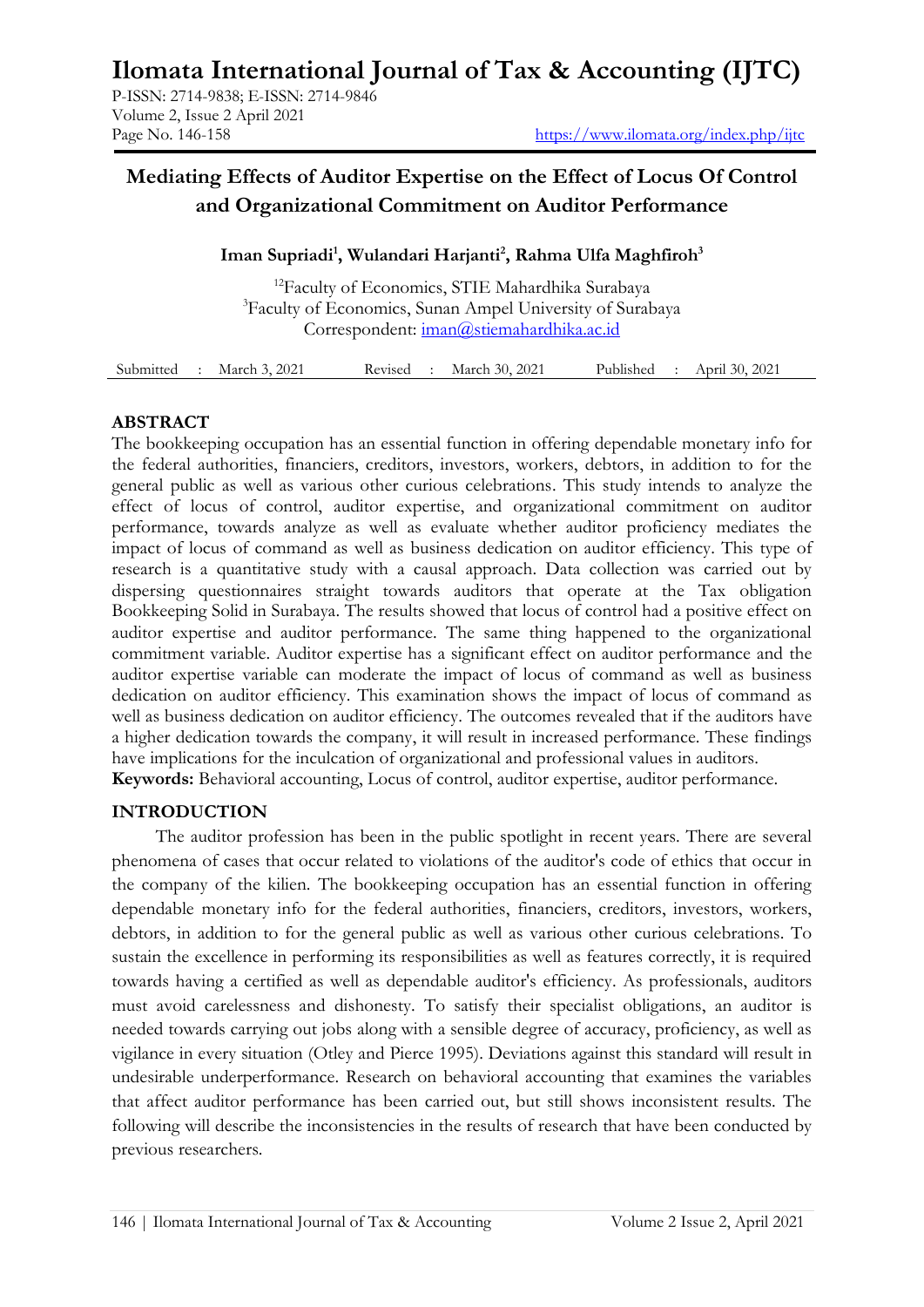Among the elements that affect auditors, efficiency is a locus of command. Locus of command is an idea industrialized through Rotter (1966). Rotter (1996) in Donnelly et., al. (2003) specified that people establish assumptions around their excellence in specific circumstances which will certainly depend upon their habits or even be managed through celebrations outdoors on their own. Some scientists have discovered that locus of command has a favorable impact on auditor efficiency (Donnelly et., al. 2003). Another factor that influences the performance of auditors is auditor expertise. Expertise is superior performance in a specific task using ability as an operational measure in auditing (Bonner and Lewis 1990). Ashton (1990) defines expertise as the ability that is required to perform a certain task as well as possible. Researchers have found that the expertise or competence of auditors has a positive effect on auditor performance (Buchanan 2006; Usman et al. 2014).

Business dedication is one more element that impacts auditor efficiency. Parker as well as Kohlmeyer (2005) specify business dedication as the family member's stamina of an individual's recognition of a company as well as their participation in a specific company. 3 elements are associated with the company, specifically a certain idea as well as approval of the worths as well as objectives of the company, the wish to perform whatever in your energy for the company as well as lastly a solid wish towards staying a participant of the company. Several research study outcomes discovered that business dedication has a favorable impact on auditor efficiency, specifically Ali, BO (2018), Anugerah, R., Anita, R., Nelly Sari, R., & Zenita, R. (2016), Srimindarti, C., Sunarto, & Widati, LW (2015), Sunyoto, Y., Lely, N., & Agus, A. (2019) as well as Winarja, W., Sodikin, A., & Widodo, D. (2018).

Referring to previous research, research on the effect of individual characteristics on auditor performance in community bookkeeping companies is still performed in a restricted range. Research on auditor performance is often conducted on internal auditors. This examination tries to carry out a research study on auditors that operate in the general public bookkeeping solid in Surabaya. This examination intends to analyze as well as evaluate the impact of locus of command, auditor proficiency, as well as business dedication on auditor efficiency, towards analyzing as well as evaluate whether auditor proficiency mediates the impact of locus of command as well as business dedication on auditor efficiency.

This research is expected to be useful for the development of behavioral accounting theory, particularly in the area of bookkeeping. The results of this study are also expected to be a reference for partners in public accounting firms in encouraging auditors to always maintain performance. Another benefit is that this research is expected to serve as a reference for further research interested in examining the performance of auditors. Based on the inconsistency of research results that have been conducted by previous researchers, as described in the previous paragraph, it is wished that this research study will certainly add to partners of public accounting firms to consider the locus of control when accepting new auditors so that they can show performance under company expectations.

The attribution concept was initially industrialized through Heider (1958). This concept argues that a person's habits are identified through a mix of interior requirements, specifically, elements coming from outward an individual, as well as outside requires, specifically elements coming from outdoors. Luthans (1987) additional industrialized as well as specified that these concept conditions are exactly just how an individual discusses the reasons for various other people's habits or even themself. The trigger for an individual to select a habit can easily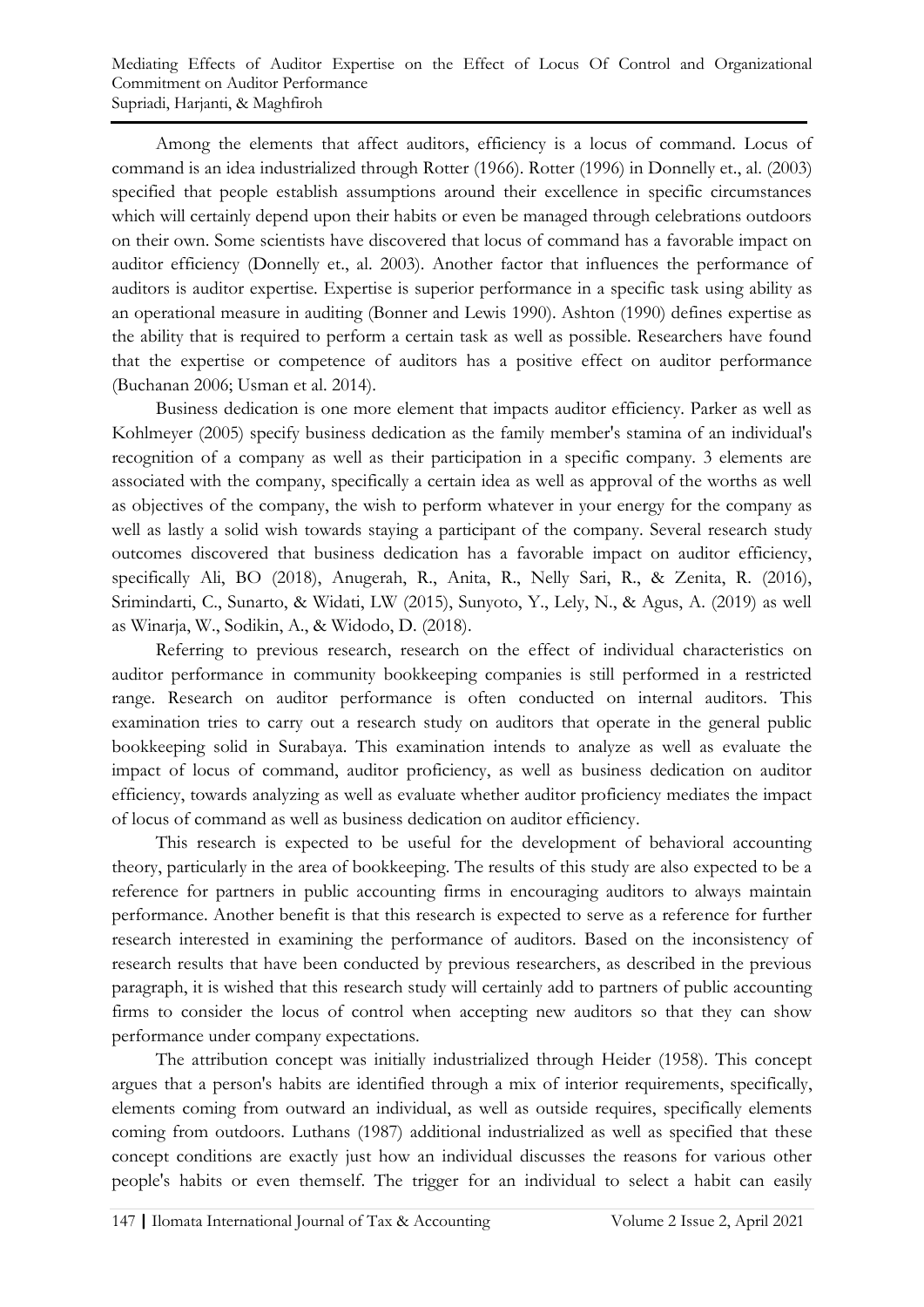originate from the interior (dispositional associates) as well as outside (situational associates). Interior triggers tend to describe elements of private habits, one thing that currently exists in an individual, like individual characteristics, self-perception, inspiration, and capacities. On the other hand, outside triggers are much a lot extra administered in the atmosphere that impacts a person's habits, like social problems, social worths, as well as people's sights. Based upon this concept, whether the efficiency of an auditor readies or otherwise could be affected through interior elements as well as outside (ecological) elements of the auditor. This theory is closely related to locus of control, organizational commitment, and auditor expertise because all of these variables are internal factors that are owned by each auditor and can affect auditor behavior in the workplace.

Blumberg and Pringle (1982) recommend that private efficiency is a work of 3 measurements, specifically wish, opportunity, and capability. Wish is an incentive that motivates workers to carry out a business job. Capability is the capacity, ability, as well as power had through a private towards performing the function designated towards him. On the other hand, it is most probably a job atmosphere element that promotes efficiency. Within the range of auditors that operate in the general public bookkeeping solid, research study has been performed that analyzes the efficiency of auditors along with their habits in the work environment. The outcomes of the research study through Donnelly et., al. (2003) discovered that auditor efficiency is affected through the locus of business dedication and command. Auditors along with locus of command tend to become deceitful to accomplish their objectives. Auditors can easily control the investigation procedure to obtain a great efficient evaluation. The business dedication adjustable has a favorable impact on auditor efficiency. An auditor that is dedicated to the company will certainly attempt to perform his responsibilities inning accordance with his obligations to ensure that it will certainly lead to enhanced efficiency. Srimindarti (2015) evaluated the locus of command as well as auditor proficiency on efficiency. The outcomes of this particular examination discovered that locus of command has a considerable impact on efficiency, in addition to the adjustability of auditor's proficiency has a considerable impact on auditor efficiency.

Rotter (1966) states that individuals have beliefs and perspectives on an event whether they can control events that can affect their success or are managed through celebrations outdoors on their own. People that tend to characteristic lead to their very personal initiatives or even people that think that occasions are actually under their command go through the interior locus of command. On the other hand, people along with outside locus of command think that they cannot command the occasions or even the outcomes they accomplish. Since they think that exactly just what they perform will certainly identify the outcomes they have a collection, Based upon the summary over, it could be discussed that people along with interior locus of command tend to perform much a lot extra function. This idea will certainly produce higher inspiration outward all of them to ensure that they are certainly not quickly affected through an unsupportive atmosphere. People along with outside locus of command have extremely genuine distinctions along with people that have an interior locus of command. People along with outside locus of command have the idea that the outcomes they acquire are identified much a lot extra through elements past their command like destiny, good fortune, as well as changes over which they have no command (Rotter 1966). This belief will influence their behavior so that they tend to be easily influenced by the environment, have less fighting power, and are easy to give up.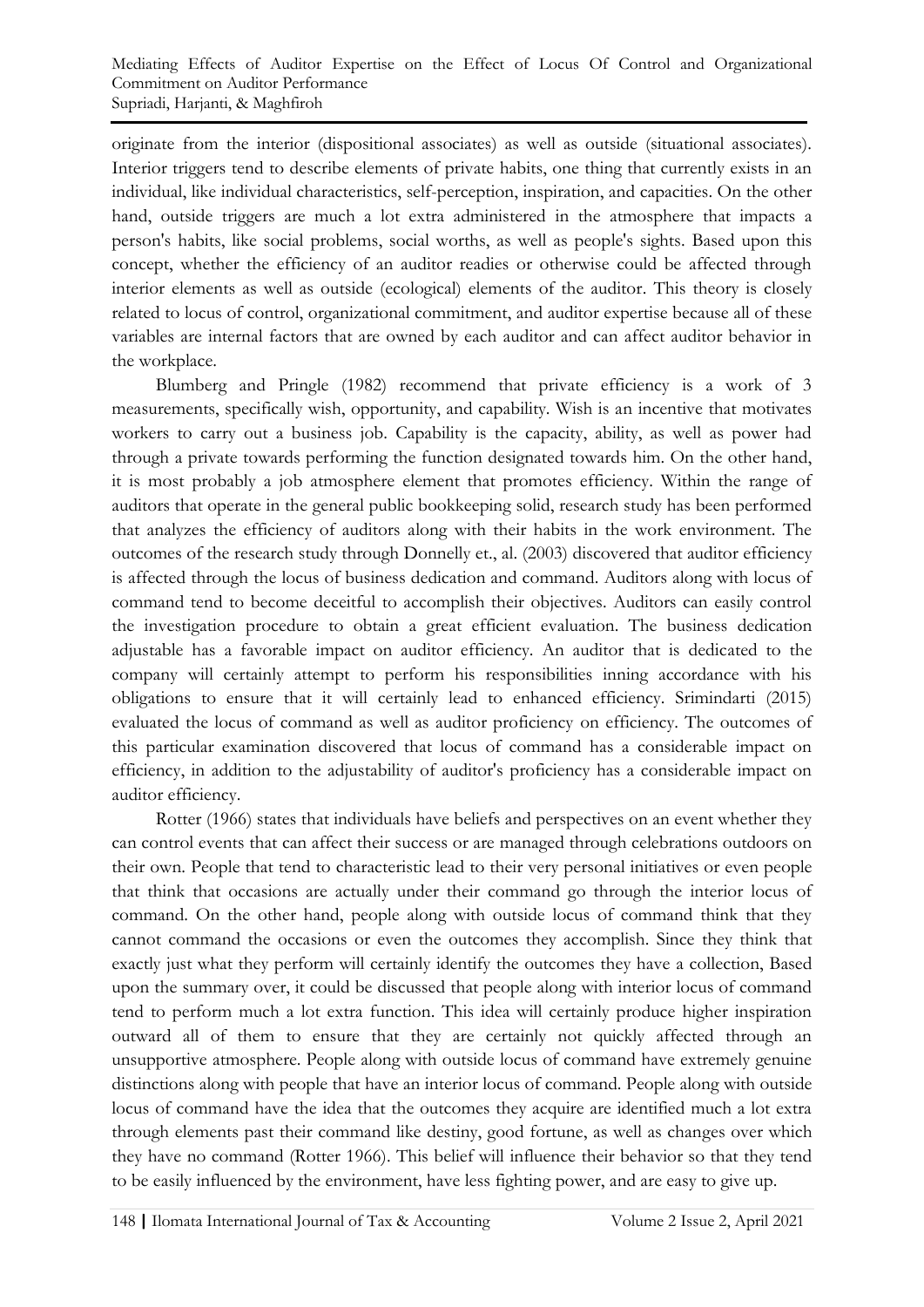Research that examines the effect of auditors' locus of control on their work behavior in public accounting firms has been conducted, including Frucot and Shearon (1991) that discovered that locus of command possessed no impact on efficiency. Hyatt as well as Prawitt (2001), Donnelly et., al. (2003), Anugerah, R., Anita, R., Nelly Sari, R., & Zenita, R. (2016), as well as Damico, JS, & Sphere, MJ (2019) discovered that locus of command possessed a considerable impact on efficiency. auditors. On the other hand, Malone as well as Roberts (1996) evaluated the impact of locus of command on the habits of decreasing investigate high top premium. The outcomes of these research researches suggest that locus of command has no considerable impact on the habits of decreasing audit quality.

Business dedication has been determined as a crucial consider comprehending as well as discussing the connection between function habits of workers in the company. Parker as well as Kohlmeyer (2005) specify business dedication as the family member's stamina of an individual's recognition of a company as well as their participation in a specific company. 3 elements are associated with the company, specifically a specific idea as well as approval of the worths as well as objectives of the company, the wish to perform whatever in your energy for the company as well as a solid wish towards staying a participant of the company.

There have been several researchers who tested auditors' organizational commitment to their behavior at work in public accounting firms, such as Donnelly et al. (2003), who investigated the impact of business dedication on auditor efficiency. The outcomes discovered that the adjustable business dedication has a favorable impact on auditor efficiency. Anugerah, R., Anita, R., Nelly Sari, R., & Zenita, R. (2016) discovered that business dedication is likewise revealed to have a considerable impact on the individual efficiency of auditors. When it comes to Mathieu, J. E. as well as Decoration. M. Zajac. (1990) likewise discovered that auditors' business dedication has a considerable impact on the action of approving inefficient bookkeeping habits of auditors.

Expertise is superior performance in a specific task using ability as an operational measure in auditing (Bonner and Lewis 1990). Meanwhile, Ashton (1990) defines expertise as the ability that is required to do a certain task as well as possible. Research in the field of auditing has implicitly or explicitly adopted conclusions from the psychology literature as a fundamental assumption in an attempt to examine the effect of expertise in the field of auditing. The psychology literature provides two general conclusions about expertise. First, a deep understanding of specialized knowledge is an essential factor influencing expertise. Second, qualified skills increase through years of work experience.

According to cognitive psychology theory, a skilled professional can do a job better. An expert also can better organize information in memory (Koonce and Mercer 2005). Auditors who have a variety of expertise and skills to perform audit work will experience relatively little conflict with their work (Donnelly et al. 2003). An auditor's expertise is reflected in the certification of his various skills to perform audit work in various fields. This is because, to audit certain areas of audit, appropriate expertise is required. Therefore, an auditor is required to perform tasks with a sufficient level of expertise in every case at hand (Otley and Pierce 1995). Auditors are also required to always follow education continuously to keep up with the times.

Locus of control or even command facility describes the degree towards which the private thinks that he can easily command the elements that impact him. People that have a higher interior command facility think that their habits as well as activities, although certainly not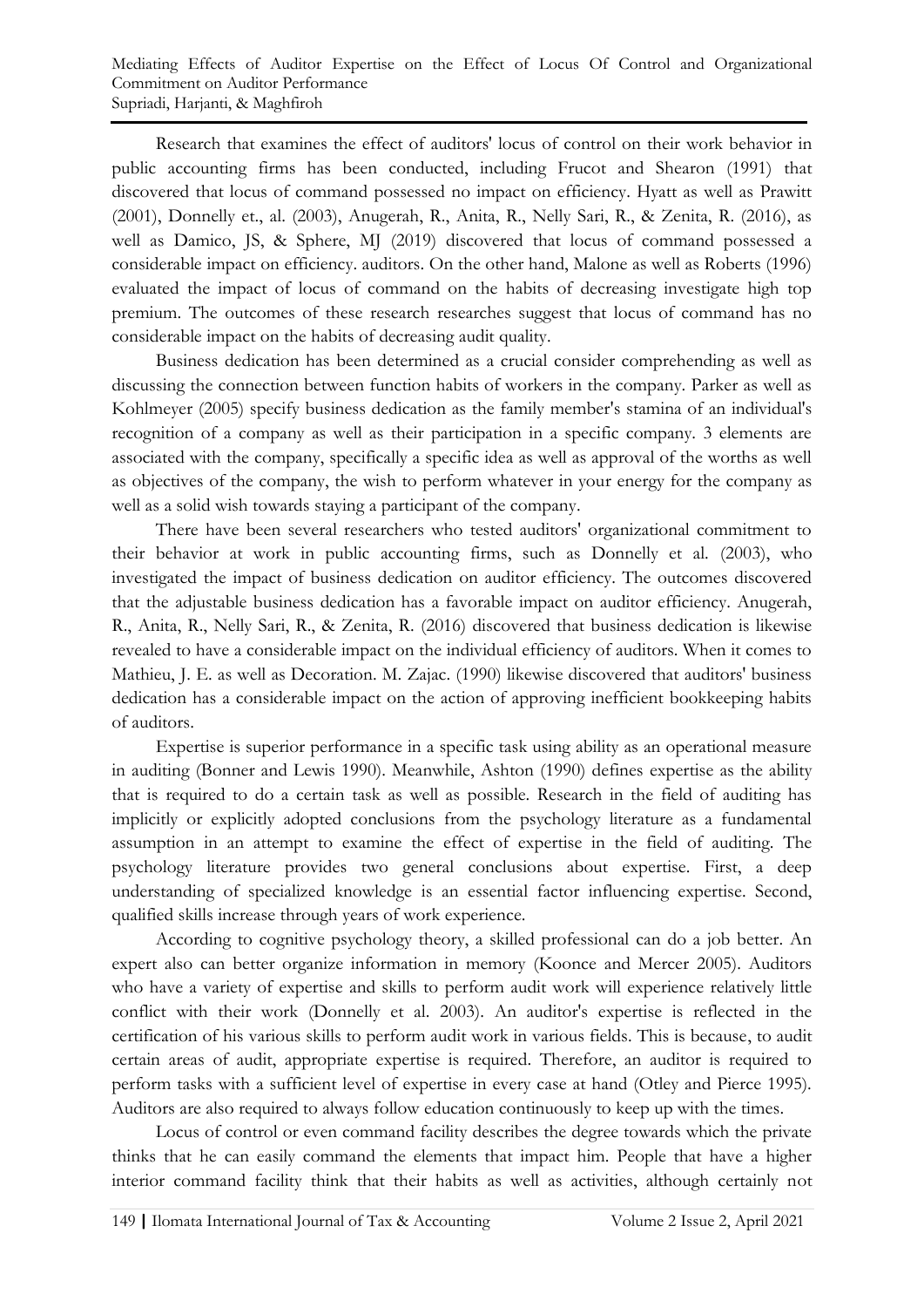completely, impact different occasions in their lifestyle. People along with a higher outside command facility think that possibility, destiny, or even other individuals are the primary identifying elements for points that occur towards all of them. The efficiency is a determinant utilized towards evaluating the outcomes of the application of jobs as well as obligations provided due to the company (Gibson et., al. 2012).

Scientists have determined that locus of command is carefully associated with private efficiency. People along with interior locus of command tend to be placed in such a lot of extra initiative when they think that their initiatives have a particular function (Plares 1968). Additionally, people along with interior locus of command have actual problem-solving skills and can use information better so that they tend to have better performance. The opposite condition will be obtained if the auditors have an internal locus of control, they lack fighting power, lack problem-solving skills, and are less able to use information properly so that it will result in less than optimal performance. Srimindarti, C., Sunarto, & Widati, L. W. (2015) and Damico, J. S., & Ball, M. J. (2019) discovered that locus of command has a considerable impact on efficiency. Based upon the description over, the complying with hypothesis is developed:

Business dedication is specified as private stamina as well as private participation in a specific company. Business dedication is stated to become a condition or even level towards which a worker edges along with a specific company as well as its objectives, as well as means towards preserve subscription because of company. Worker dedication towards the company is among the mindsets that show the sensations of such as or even do not like of a worker in the direction of the company they help (Robbins as well as Court 2013).

The excellence, as well as efficiency of an individual in an area of function, is mostly identified due to the individual's dedication towards the company. The auditor's dedication towards the company could be utilized as a motivation towards function much a lot better or even the other way around, triggering somebody towards leave behind their task because of a need for various other dedications. The straight dedication will certainly offer higher inspiration as well as have a favorable impact on the effectiveness of an auditor. The outcomes of the research study carried out through Anugerah, R., Anita, R., Nelly Sari, R., & Zenita, R. (2016) suggest that business dedication has a considerable impact on auditor efficiency. Based upon the description over, the complying with hypothesis is developed:

Expertise is the main asset for a professional to carry out work. Expertise is seen based on how broad and how well an individual is in performing the tasks that are the responsibility of the individual. An individual will not be able to do work under the goals of the organization they work for without having the ability to achieve these goals. When individuals are burdened with certain tasks, the individual will try to do the task according to their skills.

The skill variable is the variable most likely to affect performance. Under research in cognitive psychology, a person with expertise will be better at organizing information in memory, better-explaining data archetypes, and better at adjusting stimuli to relevant categories (Koonce and Mercer 2005). Because of their abilities, experts can perform tasks better so that they can perform better and more efficiently. Setiawan et al., (2020) found that expertise has a considerable impact on efficiency. These results are supported by Effect et al., (2019). Based upon this description, the complying with hypothesis is developed:

Locus of control is one of the factors related to individual expertise. People along with the interior locus of command cannot learn something (Spector 1988). This condition is very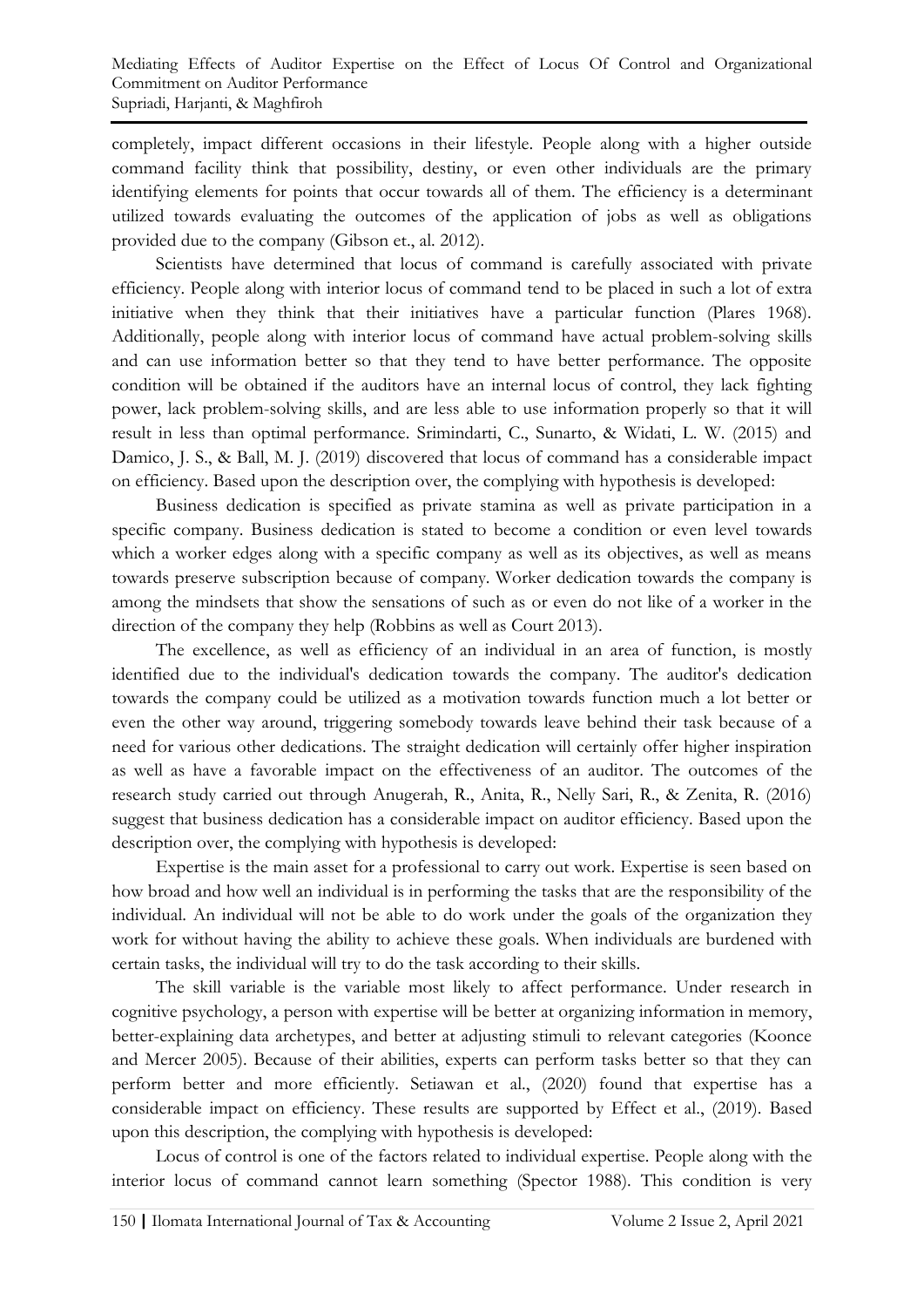encouraging when individuals are required to improve their skills. Therefore, locus of control has a relationship with auditor expertise. Auditors with an interior locus of command think that the factors within themselves determine what they achieve. This will not prevent auditors from increasing their expertise because auditors have inner motivation to improve their skills to support the work they do. Auditors have a desire to improve their expertise without any demands from external parties.

Business dedication is a problem through which a worker edges along with a specific company as well as its objectives as well as wishes towards preserving its subscription in the company. Auditor performance is a quality work result accomplished through an auditor in performing his responsibilities according to the responsibilities designated towards him. So it can be concluded that the greater the desire of an auditor to achieve maximum audit objectives, the better the performance that will be given by an auditor, especially the responsibility and the auditor's loyalty to the organization. The higher the desire of an auditor to achieve maximum audit objectives, the better the performance an auditor will provide, especially the responsibility and the auditor's loyalty to the organization. Likewise with the competence of auditors, the better the competence of the auditor, the better the performance provided by an auditor, especially on the results of the audit. Based upon the description over, the complying with hypothesis is developed:

# **MEHODS**

This kind of research study is a quantitative examination along with an original method. The populace of this particular examination is auditors that operate in community bookkeeping companies throughout Indonesia. Info concerning the variety of Community Bookkeeping Companies in Indonesia is acquired coming from the variety of Community Bookkeeping Companies signed up in the Directory site of the Indonesian Accounting professionals Solid, the Community Accounting professionals Area. The example of this particular research study is the auditors that operate at the general public bookkeeping solid in Surabaya. Sampling was determined using the purposive sampling method, with the criteria used based on judgment, namely the auditors who work in the office.

The kind of information utilized within this particular research study is the main information. Main information is information acquired straight coming from information resources that are particularly acquired as well as straight associated with the issues examined (Hair et., al., 1998). The information within this particular examination was acquired through providing questionnaires to participants. The data sources in this study were auditors who were selected as respondents according to predetermined criteria. Data collection was carried out through dispersing questionnaires straight towards auditors that operate at the Tax obligation Bookkeeping Solid in Surabaya.

Auditor performance variables are determined utilizing concerns industrialized through Mahoney et., al. (1965). The tool of the auditor's efficiency adjustable is determined by using 5 questionnaires. Each respondent is asked to evaluate the performance which is divided into five performance dimensions, namely planning, investigation, coordination, supervision, and representation. The Locus of Control variable was measured using questions from Kreitner and Kinichi (2014). Where this instrument is measured by five questions. Each respondent is asked to identify indicators which include motivation, achievement, rewards at work, ability to carry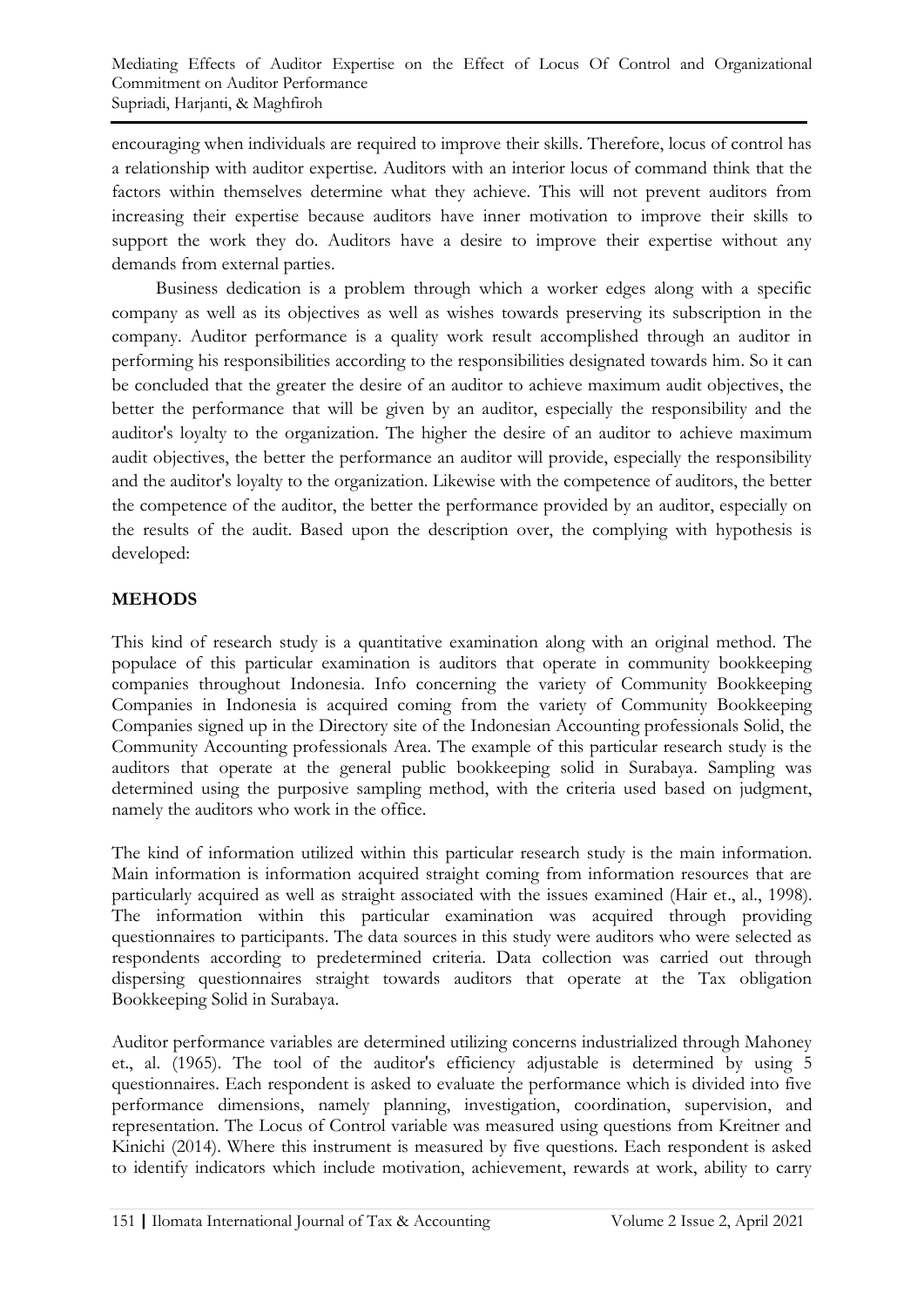out work, and job satisfaction. Organizational commitment variable is determined utilizing concerns industrialized through Mowday et., al. (1979). This tool includes 5 concerns. The dimension method utilizes a Likert factor 1-5 range. Greater ratings stand for higher business dedication, whereas reduced ratings stand for reduced business dedication. The adjustability of auditor proficiency is determined utilizing concerns industrialized coming from Chao et., al. (1994). This tool includes 5 concerns. The dimension method utilizes a Likert factor 1-5 range. Greater ratings stand for higher abilities, while reduced ratings explain reduced abilities.

In Architectural Formula Modeling, screening the credibility of the research study tool such as a questionnaire is carried out using the Confirmatory Factor Analysis approach, which measures the validity of the manifest variable against the latent variable, while the reliability test of the research instrument is carried out using Cronbach alpha. The pattern of influence between variables to be studied is the causal impact of several private variables on several reliant variables. The form of causal effect in this study uses a model that is not simple, namely the existence of a variable that has multiple roles, as an independent variable in one case but becomes the dependent variable in another case. This form of influence requires an analytical tool capable of simultaneously explaining these effects, namely Structural Equation Modeling (SEM). SEM processing uses the Analysis Of Moment Structure version 22.0 program.

# **RESULT AND DISCUSSION**

The variety of examples within this particular examination were 105 participants. Based on descriptive statistics, the average organizational commitment variable is 3.46. This shows that the respondents' answers tend to agree. The auditors agree that the Public Accounting Firm is the right organization so that the auditors are ready to accept any given assignment. Besides, auditors also feel proud and comfortable to join the Public Accounting Firm as the best place to work because it can inspire them to work well. Likewise for other variables, the average performance variable is 3.48, Locus of Control is 3.60 and Auditor Expertise is 3.44, which shows that the respondents' answers tend to agree. Measurement model is a measurement that shows how the manifest variable (indicator) represents the latent variable to be measured by testing the validity and reliability of latent variables through confirmatory factor analysis. This study will test the validity of the construct by looking at convergent validity.

| Construct | CR.   | AVE.  | AVE Square | Conclusion         |
|-----------|-------|-------|------------|--------------------|
| LOC.      | 0.946 | 0.777 | 0.882      | Valid and Reliable |
| OC        | 0.961 | 0.833 | 0.912      | Valid and Reliable |
| AE.       | 0.950 | 0.793 | 0.891      | Valid and Reliable |
| ΑP        | 0.937 | (1749 | 0.866      | Valid and Reliable |

Tabel 1. Measurement of Construct Reliability and AVE

Source: AMOS 22.0 output

The results of the calculations shown in table 1 show that all latent variables have a construct reliability value higher than the removed worth, specifically 0.7, it could be wrapped up that adjustable signs have great interior uniformity. The variance drawn-out worth will certainly be smaller sized compared to the build dependability worth. Since the 4 variables acquire a worth drawn-out variance value> 0.50, the variance drawn out coming from the signs is higher for the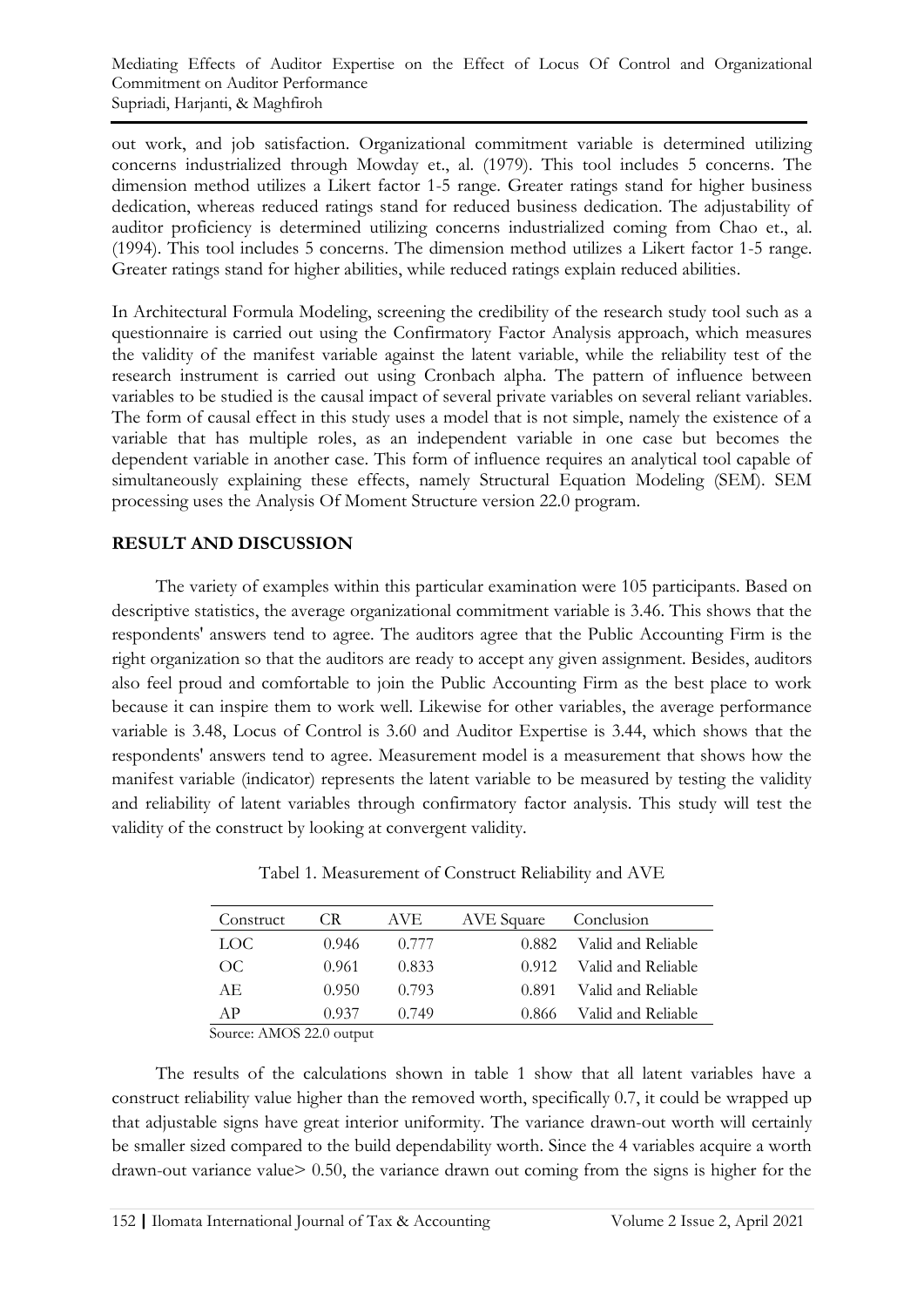development of latent variables. A discriminant validity test is conducted to test two or more constructs whether they are different and each is an independent construct. Based upon dining table 2, it could be viewed that each adjustable has a greater AVE Square value when compared to the correlation between constructs, this shows that each is an independent construct.

|      | LOC.  | OC    | AE.   | ΑP    |
|------|-------|-------|-------|-------|
| LOC. | 0.882 | 0.406 | 0.579 | 0.216 |
| OC   | 0.406 | 0.912 | 0.221 | 0.374 |
| AE.  | 0.579 | 0.221 | 0.891 | 0.290 |
| A P  | 0.216 | 0.374 | 0.290 | 0.866 |

| Tabel 2. Discriminant Validity |  |
|--------------------------------|--|
|                                |  |

Source: AMOS 22.0 output

Noted :

LOC: Locus Of Control OC: Organizational Commitment AE: Auditor Expertise AP: Auditor Performance

The next stage is the model suitability test where this test is carried out using the parameters presented in Table 3. If all of these tests meet the required criteria, it means that the model can be accepted through structural model testing. Table 3 shows that more than half of the criteria used have a good value even though there are still two sub-standard model test requirements, but the value is the value that is closest to the predetermined standard.

| Goodness of fit index    | Cut-off Value  | Estimation | Conclusion |
|--------------------------|----------------|------------|------------|
| Chi-square $(\chi 2)$    | Expected small | 172,882    | Good       |
| Significance probability | $\geq 0.05$    | 0,230      | Good       |
| <b>RMSEA</b>             | $\leq 0.08$    | 0,028      | Good       |
| <b>GFI</b>               | $\geq 0.90$    | 0,866      | Marjinal   |
| AGFI                     | $\geq 0.90$    | 0,824      | Marjinal   |
| CMIN/DF                  | $\leq 3,00$    | 1,081      | Good       |
| <b>TLI</b>               | $\geq 0.95$    | 0,994      | Good       |
| <b>CFI</b>               | $\geq 0.95$    | 0,995      | Good       |

Tabel 3. Goodness of Fit Test

Source: AMOS 22.0 output

After testing the measurement model and structural suitability of the model, the next step is testing the hypothesis proposed in the examination. The outcomes of hypothesis screening are displayed in Table 4.

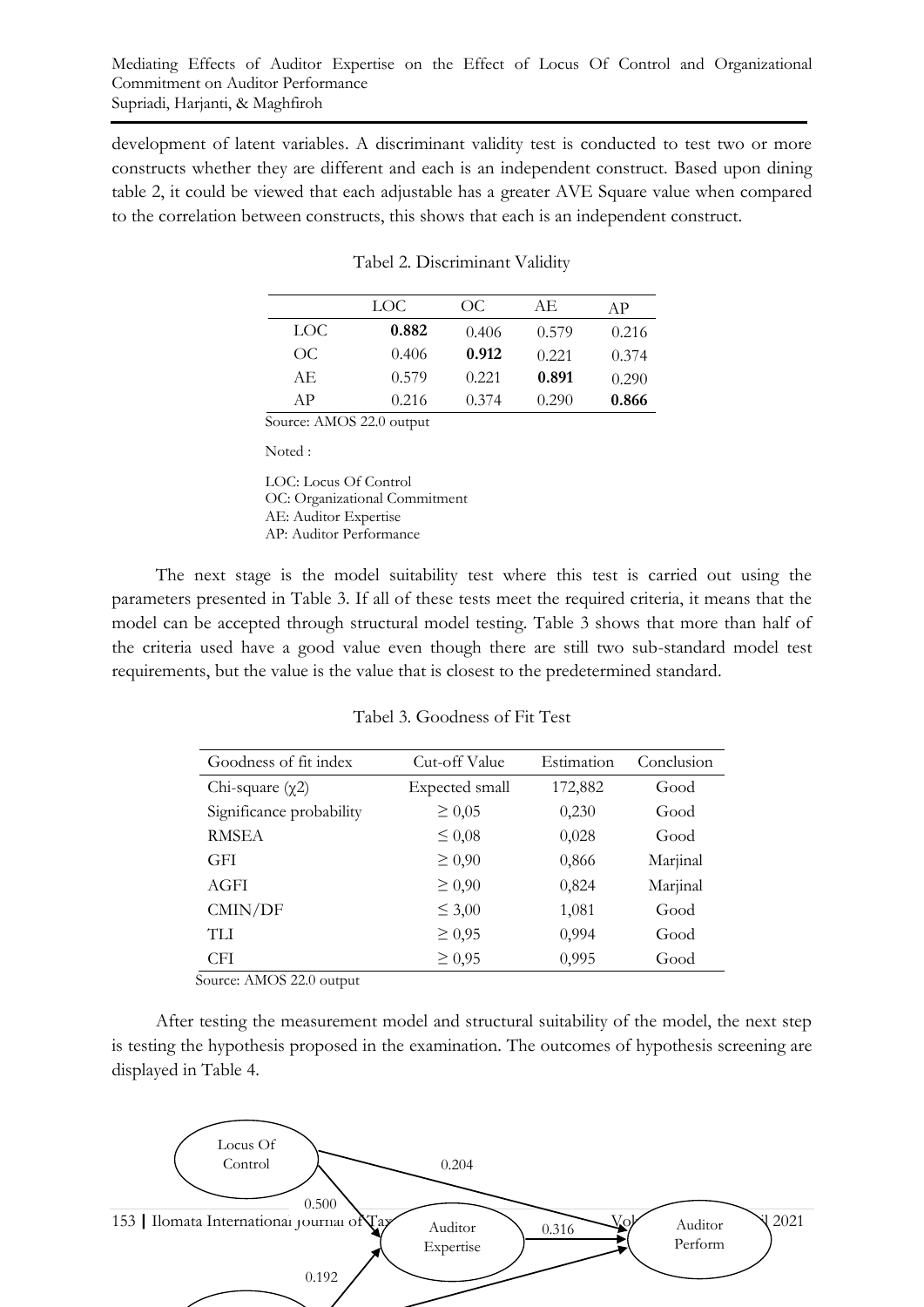#### Figure 1. Research model framework

Based upon Dining table 4, it is understood that locus of command has a considerable favorable impact on auditor proficiency. These outcomes are constant along with the forecast that locus of command has a considerable impact on auditor efficiency. People along with interior locus of command have the tendency to get techniques as well as don't quit quickly as well as are inspired towards enhancing abilities. The outcomes of this particular examination sustain the research study carried out through Srimindarti, C., Sunarto, & Widati, L. W. (2015).

The results of hypothesis testing indicate that auditor expertise has a considerable impact on auditor efficiency. This schedules to several possibilities, such as based on the respondent's description, it can be seen that most respondents tend to agree with the auditor's expertise question, meaning that the respondent has sufficient expertise so that it influences performance; as well as auditors, both expert and less skilled, always work under audit standards so that their performance is maintained. The outcomes of this particular examination are actually according to the research study of Setiawan et al., (2020) and Effect et al., (2019)

Based upon Dining table 4, it could be viewed that locus of command has a favorable impact on auditor efficiency. The outcomes of this particular examination indicate that auditors who believe that the outcomes acquired are much a lot extra identified through internal and external factors will do their best and will not give up easily, resulting in high efficiency. The outcomes of this particular examination support the research of Srimindarti, C., Sunarto, & Widati, L. W. (2015) and Damico, J. S., & Ball, M. J. (2019).

Table 4 shows that business dedication is shown towards having a considerable favorable impact on efficiency. Auditors that have a higher dedication towards the company will certainly be inspired towards function efficiently to preserve subscription in the company leading to enhanced efficiency. The outcomes of this particular examination sustain the research study of Anugerah, R., Anita, R., Nelly Sari, R., & Zenita, R. (2016) that discovered that business dedication has a considerable impact on auditor efficiency.

| Construct                               | Estimate | S.E.  | C.R.  | P-Value | Conclusion  |  |
|-----------------------------------------|----------|-------|-------|---------|-------------|--|
| Auditor Expertise <--- Locus Of Control | 0.500    | 0.090 | 5.574 | 0.000   | Significant |  |
| Auditor Expertise <--- Org. Commitment  | 0.192    | 0.081 | 2.357 | 0.018   | Significant |  |
| Auditor Perform <--- Org. Commitment    | 0.354    | 0.090 | 3.928 | 0.000   | Significant |  |
| Auditor Perform <--- Locus Of Control   | 0.204    | 0.102 | 1.995 | 0.046   | Significant |  |
| Auditor Perform <--- Auditor Expertise  | 0.316    | 0.120 | 2.625 | 0.009   | Significant |  |
| Source: AMOS 22.0 output                |          |       |       |         |             |  |

Table 4. Significance test of the effect between constructs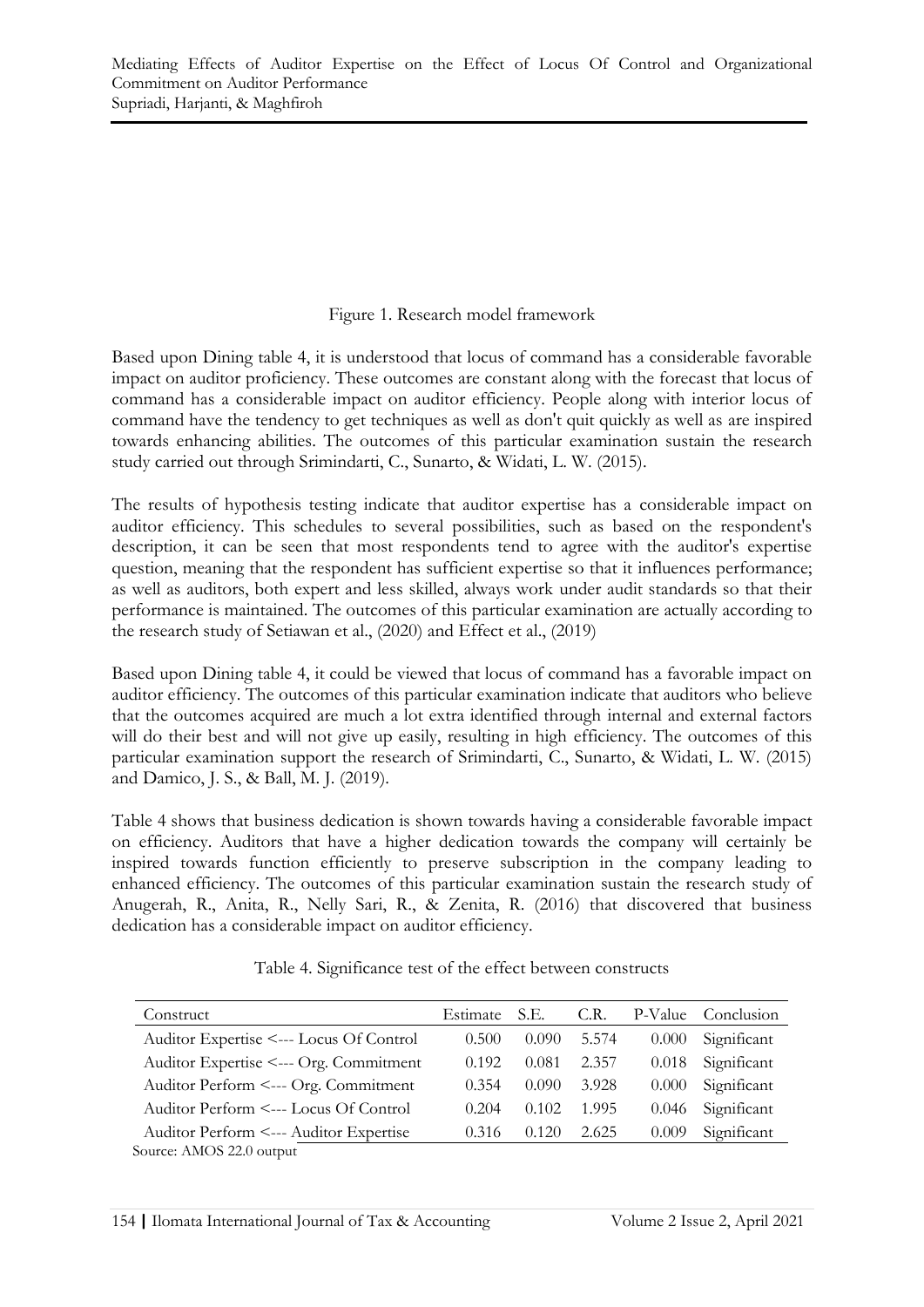Based on the results of the direct and indirect relationships in Table 5, it can be concluded that the variable of auditor expertise can moderate the impact of locus of command as well as business dedication on auditor efficiency. This outcome is since the relationship between expertise and performance has a significant effect so that the direct relationship is eliminated. The results of the calculation of the guide, as well as indirect impacts, are displayed in the complying with dining table.

| Construct               | Direct Effect | Indirect Effect Total Effect Decision |               |
|-------------------------|---------------|---------------------------------------|---------------|
| $AP \leftarrow$ ---LOC  | 0.204         | 0.158                                 | 0.362 Mediate |
| $AP \leftarrow \neg OC$ | 0.354         | 0.061                                 | 0.415 Mediate |
| $\lambda$               |               |                                       |               |

| Table 5. Direct and indirect effects |  |
|--------------------------------------|--|
|--------------------------------------|--|

Source: AMOS 22.0 output

# **CONCLUSION AND RECOMMENDATION**

This examination analyzes the impact of locus of command, business dedication, as well as auditor proficiency on auditor efficiency. The outcomes revealed that the locus of command possessed a considerable impact on auditor proficiency. That's if the auditors have a locus of command, the auditors tend to have the maximum expertise. This is because auditors with a locus of control have problem-solving skills and can use information well so that they will not experience much difficulty to improve their skills.

Locus of command has a considerable impact on auditor efficiency. These findings indicate that if auditors have a locus of control, then auditors are less likely to be influenced by the environment, resulting in maximum performance. Meanwhile, business dedication has a considerable impact on auditor efficiency, which implies that when auditors have greater business dedication, the auditors will try to do work under company demands to maintain membership in the company. This auditor's motivation will result in higher performance.

The searchings for this particular examination offer empirical sustain for attribution concept which conditions that the trigger of an auditor's behavior can come from within the auditor or come from outside the auditor. Auditors that have a locus of command think that the outside atmosphere plays a greater role in supporting the achievements they get so that their performance will be more determined by the surrounding environment. The next results show that if the auditors have a higher dedication towards the company, it will result in increased performance. These findings also prove that the behavior of an auditor can be influenced by internal factors of the auditor.

Apart from theoretical implications, this research also has implications for policy, where the management of the public accounting firm should provide training to auditors with an interior as well as an outside locus of command. The form of training that is more suitable for individuals with an internal locus of control is training that places more emphasis on implementing highquality audit programs. Repeated training that focuses on audit quality is expected to improve auditor performance. This study proves the impact of business dedication on auditor efficiency. This finding has implications for the inclusion of organizational and professional values in auditors. Implanting organizational values in the auditor can convince the auditor to accept the organization's goals. Increasing the auditor's confidence in the objectives as well as the worths of the company will increase auditor performance.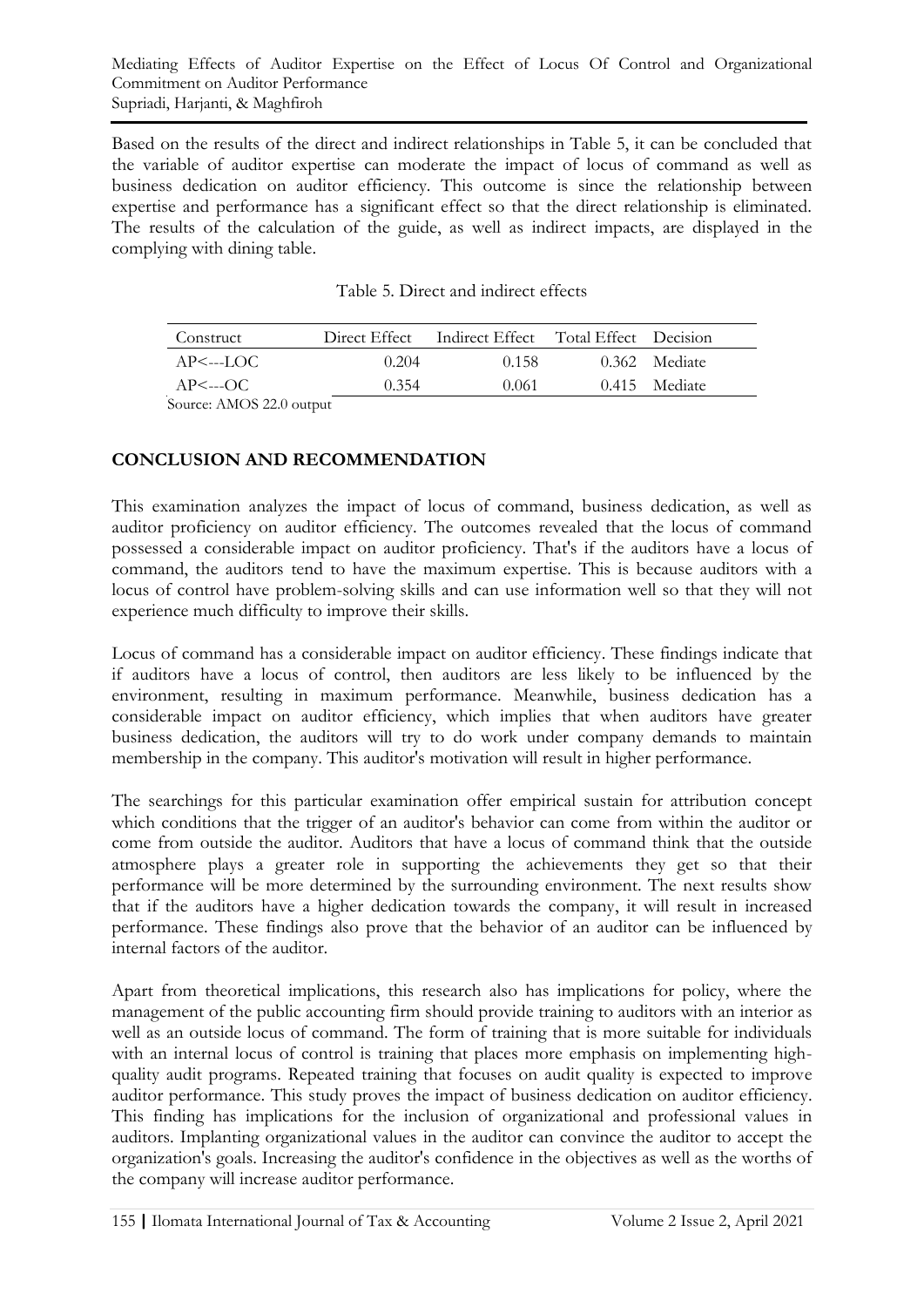#### **REFERENCE**

- Ali, B. O. (2018). Factors influencing the effectiveness of internal audit on organizational performance. International Journal of Advanced Engineering, Management, and Science, 4(4), 219-226. https://doi.org/10.22161/ijaems.4.4.1
- Anugerah, R., Anita, R., Nelly Sari, R., & Zenita, R. (2016). External Locus of Control and Reduced Audit Quality Behavior: The Mediating Effects of Auditor Performance and Organizational Commitment. Journal of Economics, Business, and Management, 4(5), 353-357. https://doi.org/10.18178/joebm.2016.4.5.416
- Aranya, N. and K. R. Ferris. (1984). A Reexamination of Accountants' Organizational Professional Conflict. The Accounting Review, 59 (1), 1-15.
- Ashton, R. H. (1990). A Descriptive Study of Information Evaluation. Journal of Accounting Research, 19 (1), 42-61.
- Blumberg, M. and C. D. Pringle. (1982). The Missing Opportunity in Organizational Research: Some Implications for a Theory
- Bonner, S. E. and B. L. Lewis (1990). Determinants of Auditor Expertise. Journal of Accounting Research, 28 (Supplement), 1-20.
- Bratten, B. et al. (2013). The Audit of Fair Values and Other Estimates: The Effects of Underlying Environmental, Task, and Auditor-Specific Factors. Auditing: A Journal of Practice & Theory, 32 (Supplement 1), 7-44.
- Buchanan, G. (2006). The Multicultural Supervisor Competency Indicator: A Behaviorally Anchored Rating Scale Approach. Dissertation, Southern Illinois University Carbond
- Chao, G. T. et al. (1994). Organizational Socialization: Its Content and Consequences. Journal of Applied Psychology, Vol. 79, pp.730-743
- Dali, N., & Mas'ud, A. (2014). The impact of professionalism, locus of control and job satisfaction on auditors' performance: Indonesian evidence. International Journal of Business and Management Invention, 3(10), 11.
- Damico, J. S., & Ball, M. J. (2019). Locus of Control. The SAGE Encyclopedia of Human Communication Sciences and Disorders, 3(1), 27-40. <https://doi.org/10.4135/9781483380810.n365>
- Donnelly, D. P., J. J. Quirin, and D. O'Bryan. (2003). Auditor Acceptance of Dysfunctional Audit Behavior: An Explanatory Model Using Auditors' Personal Characteristics. Behavioral Research in Accounting, 15 (1), 87-110.
- Effect, T. H. E., Audit, O. F., On, S., Quality, A., Auditor, W., & As, S. E. (2019). Skeptism on Audit Quality With Auditor ' S Ethics As Moderation. 18(5), 135-144.
- Frucot, V. and W. T. Shearon. (1991). Budgetary Participation, Locus of Control, and Mexican Managerial Performance and Job Satisfaction. The Accounting Review, 66 (1), 80-99.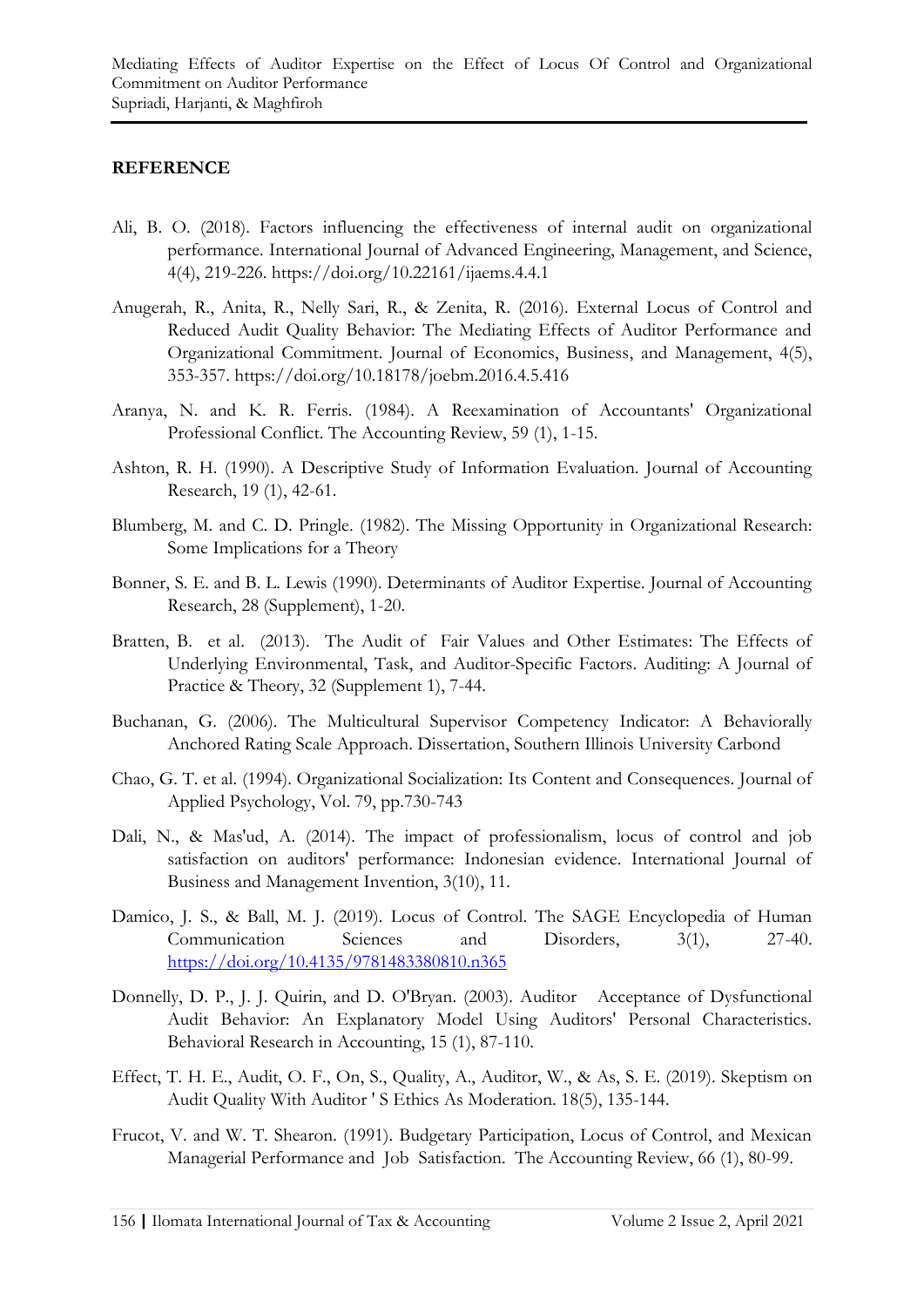- Gibson, J. L., J. M. Ivancevich, J. H. Donnelly, and R. Konopaske. (2012). Organizations: Behavior, Structure, Processes 14th. New York: McGraw-Hill.
- Hair et al., (1998), Multivariate Data Analysis, Fifth Edition, Prentice-Hall, Upper Saddle. River: New Jersey
- Heider, F. (1958). The Psychology of Interpersonal Relations. New York: Willey.
- Hyatt, T. A. and D. F. Prawitt. (2001). Does Congruence between Audit Structure and Auditor's Locus of Control Affect Job Performance?. The Accounting Review, 76 (2), 263-274.
- Koonce, L. and M. Mercer. (2005). Using Psychology Theories in Archival Financial Accounting Research. McCombs School of Business Research Paper Series, University of Texas.
- Kreitner, Robert dan Angelo Kinicki. (2014). Organizational behavioral-Ed. 5. Boston: McGraw-Hill.
- Lamboglia, R., & Mancini, D. (2020). The relationship between auditors' human capital attributes and the assessment of the control environment. Journal of Management and Governance, 0123456789. https://doi.org/10.1007/s10997-020-09536-8
- Luthans, F., D. Baack, and L. Taylor. (1987). Organizational Commitment: Analysis of Antecedents. Human Relations, 40 (4), 219-235.
- Mahoney, T. A., T. H. Jerdee, and S. J. Carroll. (1965). The Job(s) of Management. Industrial Relations: A Journal of Economy and Society, 4 (2), 97-110.
- Malone, C. F., and R. W. Roberts. (1996). Factors Associated with the Incidence of Reduced Audit Quality Behaviors. Auditing: A Journal of Practice & Theory, 15 (2), 49-64.
- Mathieu, J. E. and D. M. Zajac. (1990). A Review and Meta-Analysis of the Antecedents, Correlates, and Consequences of Organizational Commitment. Psychological Bulletin, 108 (2), 171-194.
- McDaniel, L. S. (1990). The Effects of Time Pressure and Audit Program Structure on Audit Performance. Journal of Accounting Research, 28 (2), 267-285.
- Mowday, R. T., L. W. Porter, and R. M. Steers. (1979). The Measurement of Organizational Commitment. Journal of Vocational Behavioral, 14 (2), 224-247.
- Otley, D. T., and B. J. Pierce. (1995). The Control Problem in Public Accounting Firms: An Empirical Study of Impact of Leadership Style. Accounting, Organizations and Society, 20 (5), 405-420.
- Parker, R. J. and J. M. Kohlmeyer. (2005). Organizational Justice and Turnover in Public Accounting Firms: A Research Note. Accounting, Organizations and Society, 30 (4), 357-369.
- Plares, E. J. (1968). Differential Utilization of Information as a Function of Internal-External Control. Journal of Personality, 36 (4), 649-662.
- Robbins, S. P., and T. A. Judge. (2013). Organizational Behavior 15th. New Jersey: Pearson Education.